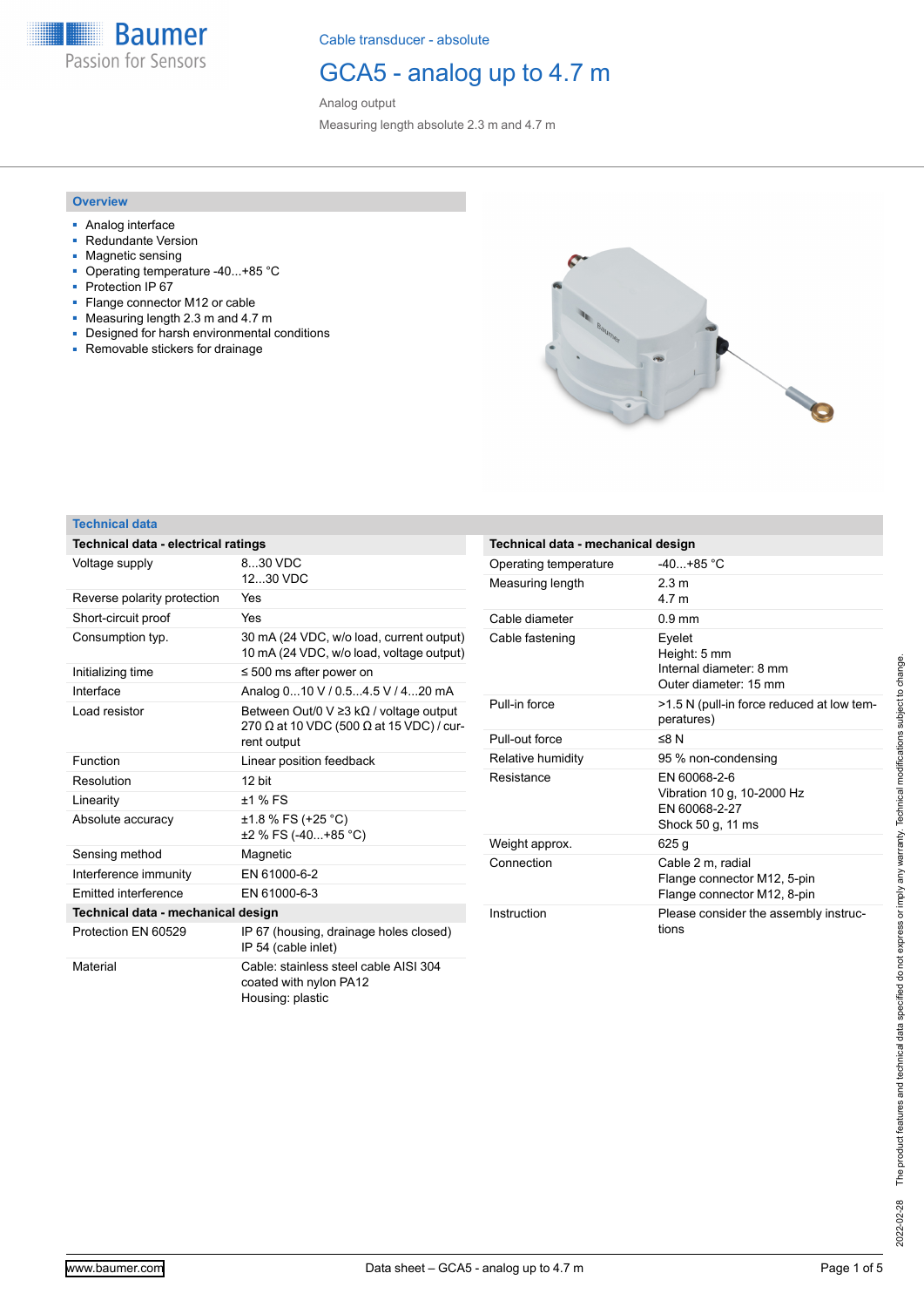**Baumer** Passion for Sensors

Cable transducer - absolute

### GCA5 - analog up to 4.7 m

Analog output Measuring length absolute 2.3 m and 4.7 m

### **Terminal assignment**

| Flange connector M12, male, 5-pin |           |                                   |  |  |  |  |
|-----------------------------------|-----------|-----------------------------------|--|--|--|--|
| Pin                               | Signals   | Description                       |  |  |  |  |
|                                   | 0 V       | Ground connection relating to +Vs |  |  |  |  |
| $\mathcal{P}$                     | $+Vs$     | Voltage supply                    |  |  |  |  |
| 3                                 | Uout/lout | Output                            |  |  |  |  |
| 4                                 | n.c.      | Do not use                        |  |  |  |  |
| 5                                 | n.c.      | Do not use                        |  |  |  |  |
| ᄃ                                 |           |                                   |  |  |  |  |



### **Flange connector M12, male, 8-pin, redundant version**

| Pin           | Signals        | Description                        |
|---------------|----------------|------------------------------------|
|               | 0 V1           | Ground connection relating to +Vs1 |
| $\mathcal{P}$ | $+Vs1$         | Voltage supply 1                   |
| 3             | Uout1/lout1    | Output 1                           |
| 4             | 0 <sub>2</sub> | Ground connection relating to +Vs2 |
| 5             | $+Vs2$         | Voltage supply 2                   |
| 6             | Uout2/lout2    | Output 2                           |
|               | n.c.           | Do not use                         |
| 8             | n.c.           | Do not use                         |
|               |                |                                    |



### **Cable**

| Core colour | Signals                                          | Description                       |
|-------------|--------------------------------------------------|-----------------------------------|
| white       | 0 V                                              | Ground connection relating to +Vs |
| brown       | $+Vs$                                            | Voltage supply                    |
| green       | Uout/lout                                        | Output                            |
|             | Cable data: $3 \times 0.5$ mm <sup>2</sup> , 2 m |                                   |

#### **Cable redundant version**

| Core colour | Signals                                          | Description                                             |
|-------------|--------------------------------------------------|---------------------------------------------------------|
| white       | $0 V1+2$                                         | Ground connection relating to +Vs1<br>and $+\sqrt{s^2}$ |
| brown       | $+Vs1$                                           | Voltage supply 1                                        |
| green       | Uout1/lout1                                      | Output 1                                                |
| yellow      | $+VS2$                                           | Voltage supply 2                                        |
| grey        | Uout2/lout2                                      | Output 2                                                |
|             | Cable data: $5 \times 0.5$ mm <sup>2</sup> , 2 m |                                                         |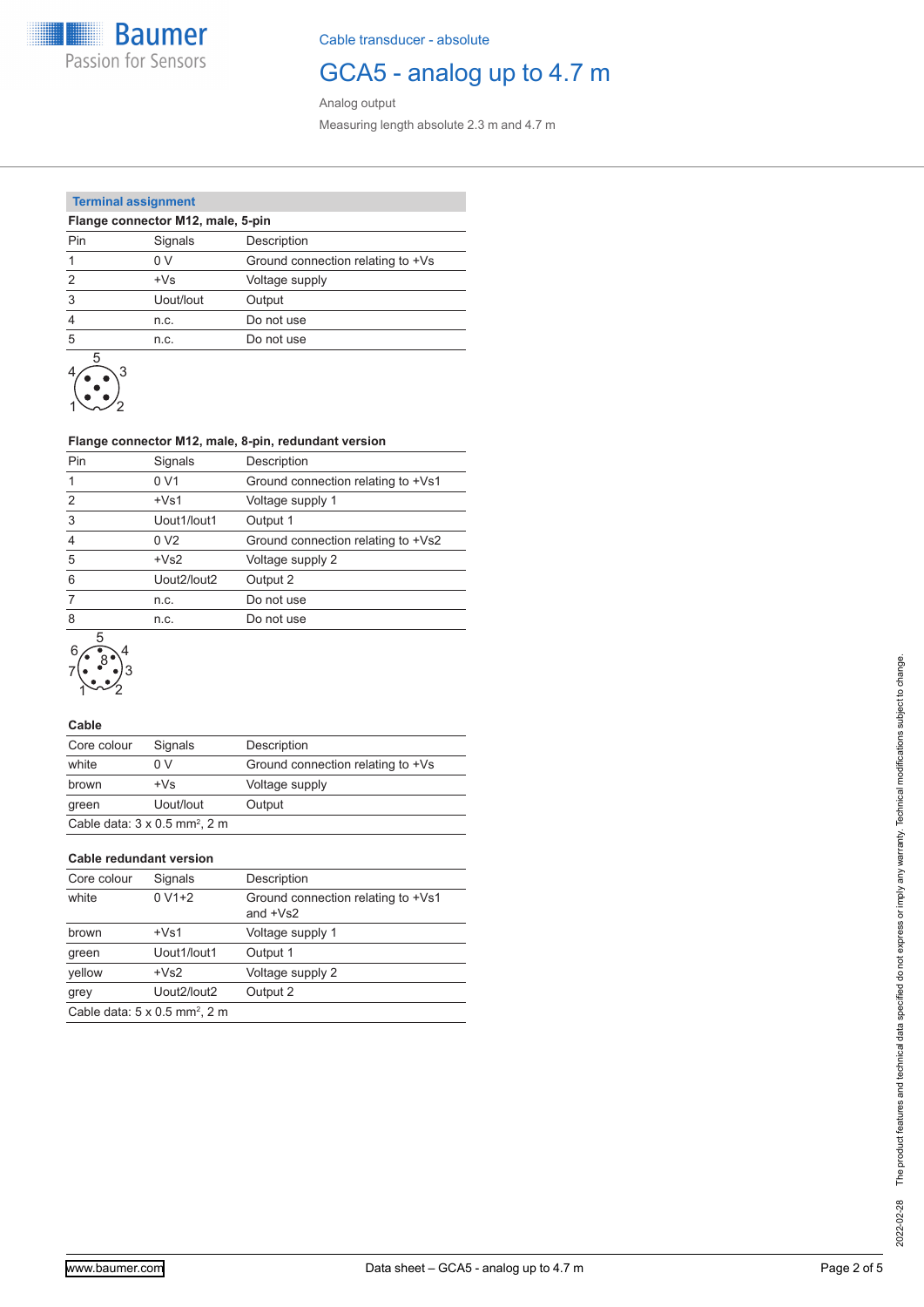

Cable transducer - absolute

# GCA5 - analog up to 4.7 m

39

Analog output Measuring length absolute 2.3 m and 4.7 m



With cable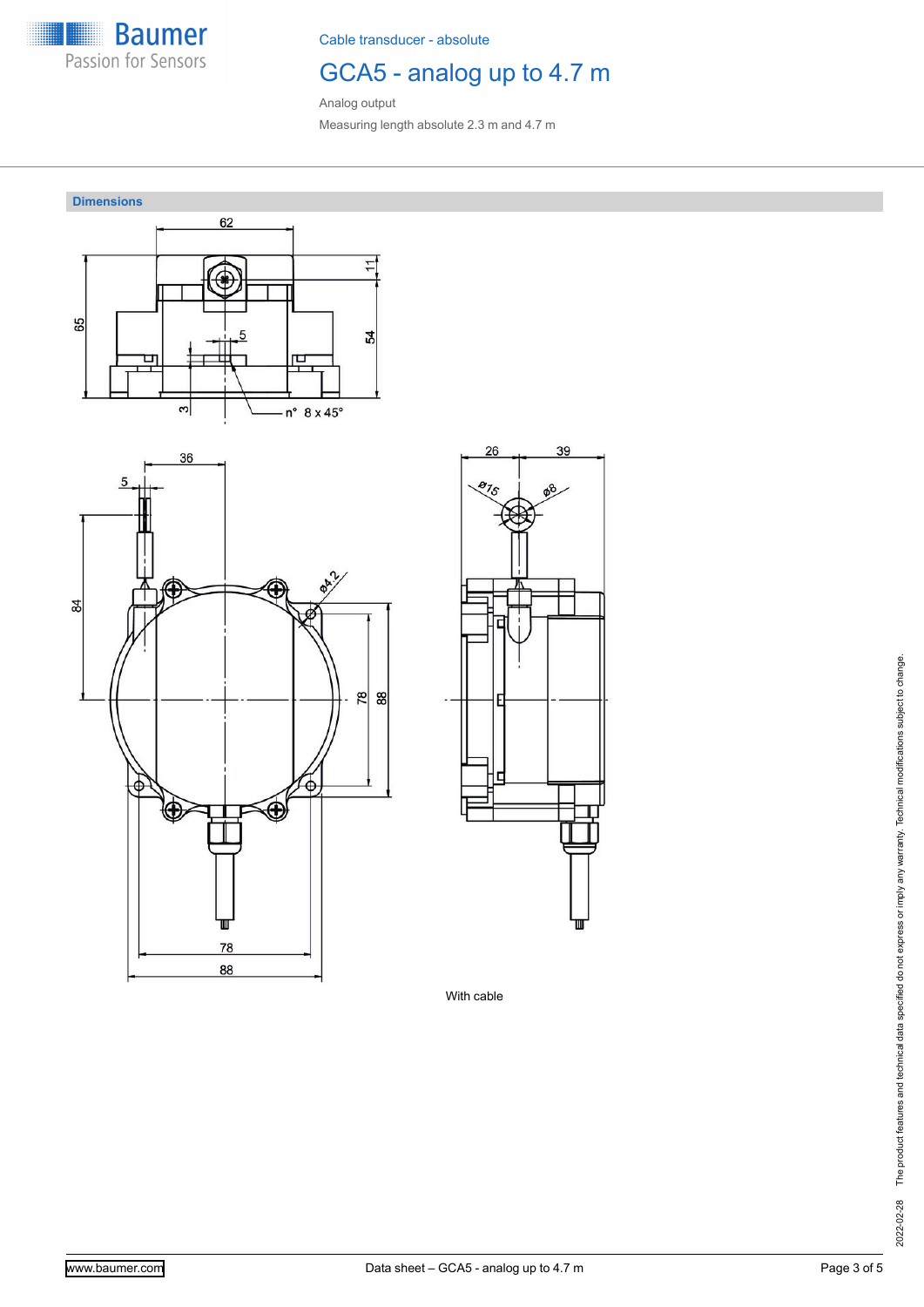

Cable transducer - absolute

# GCA5 - analog up to 4.7 m

39

Analog output Measuring length absolute 2.3 m and 4.7 m



With flange connector M12